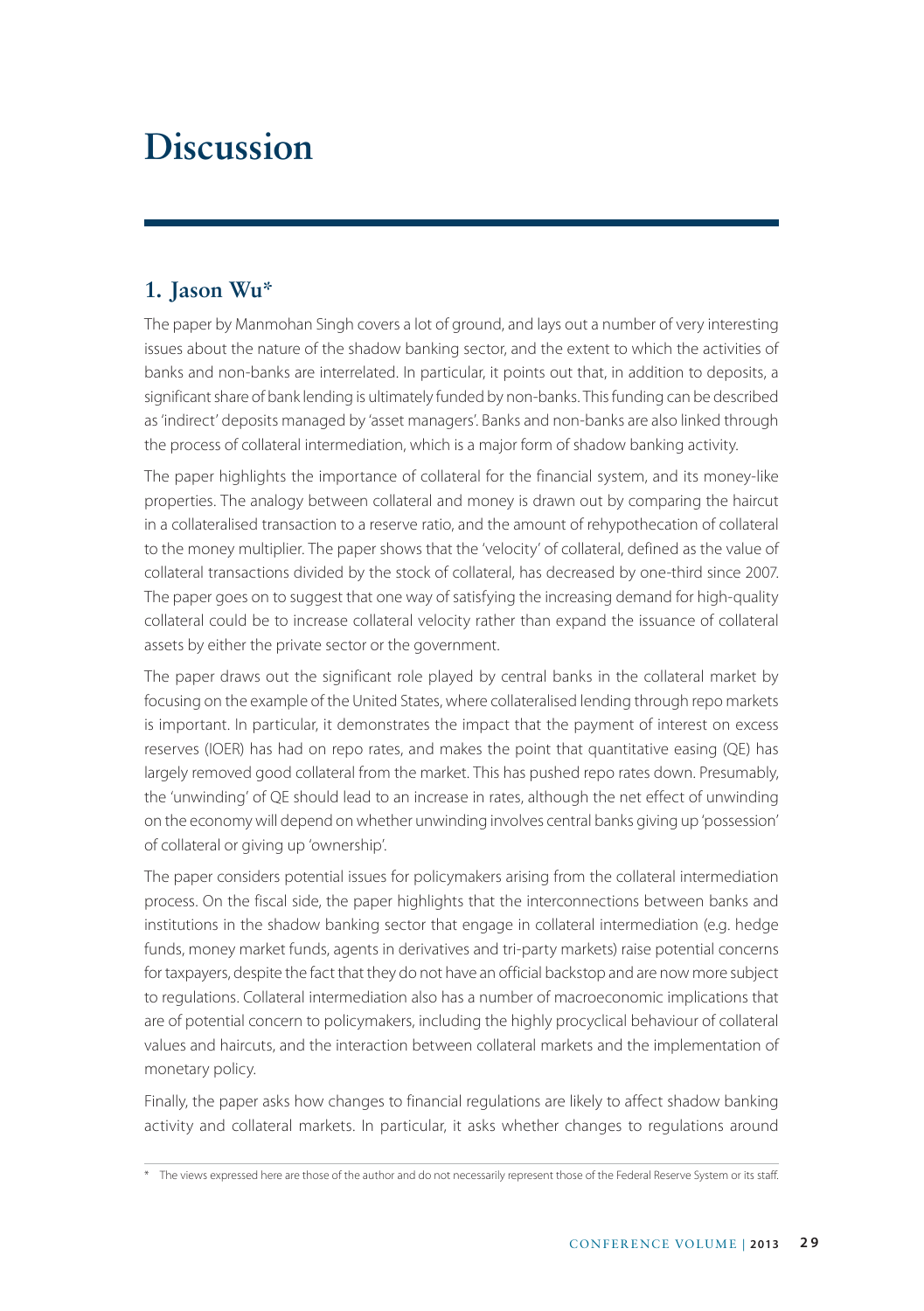### DISCUSSION

short-term wholesale funding are likely to push collateral intermediation even further into the shadow banking world, and whether an increase in demand for liquid assets driven by regulatory initiatives such as the Liquidity Coverage Ratio (LCR) are likely to increase the prevalence of 'collateral transformation' type services.

I have a number of suggestions for improving the paper, and a few questions.

First, I would suggest that the title of paper should match the content of the paper. Perhaps the most satisfying way of doing this would be to have a discussion that includes some other aspects of shadow banking. For example, Pozsar *et al* (2012) focuses on a number of other important aspects of shadow banking, including particular institutions and instruments such as conduits, special investment vehicles (SIVs), and asset-backed commercial paper (ABCP), as well as other forms of maturity and liquidity transformation. Alternatively, the paper could stay focused on collateral intermediation, but the title could be changed to reflect this.

My second suggestion is that it would be good to see the benefits of collateralised borrowing laid out against the costs. One of the central points of the paper is that if we view collateral as a form of money, the circulation of collateral benefits the economy. However, others have suggested that the reliance of levered institutions on the collateralised lending market and the procyclicality of haircuts amplified the financial crisis (see, for example, Duffie (2010)).

More generally, the paper could benefit from some streamlining, while maintaining many of its key points, perhaps in the following three-part format.

Part 1 could be a quantitative and qualitative discussion of the costs and benefits of collateral intermediation, and potential cost mitigants. For example, the quantitative discussion could consider whether the equation  $\Sigma_i y_i = \Sigma_i e_i z_i (\lambda_i - 1) + \Sigma_i e_i$  can be used in a 'mean-variance' way to provide insights into the costs and benefits. The qualitative discussion could be captured in a table of the form:

| <b>Benefits</b>                                                  | Costs                                                                                           | <b>Cost mitigants</b>                                                                                       |
|------------------------------------------------------------------|-------------------------------------------------------------------------------------------------|-------------------------------------------------------------------------------------------------------------|
| More credit in the<br>real economy – more<br>productive projects | Procyclical nature of<br>collateral leads to financial<br>instability                           | Limit the exposure of individual<br>entities, particularly systemically<br>important financial institutions |
| Monetary policy<br>transmission becomes<br>more effective (?)    | Counterparty risk becomes<br>more complex as chains<br>get longer (?)                           | Strengthen rehypothecation<br>rules; alter 'Master repo<br>agreements'                                      |
| More complete<br>financial markets (?)                           | Activity drawn outside of<br>requlated entities (?)                                             | Impose regulation on these<br>entities (e.g. floating net asset<br>values for money market mutual<br>funds) |
| Flatter yield curve,<br>counters froth in<br>financial markets   | Encourages the creation of<br>more complex or opaque<br>assets, e.g. securitisation<br>tranches | Limit collateral types that can be<br>used in certain transactions                                          |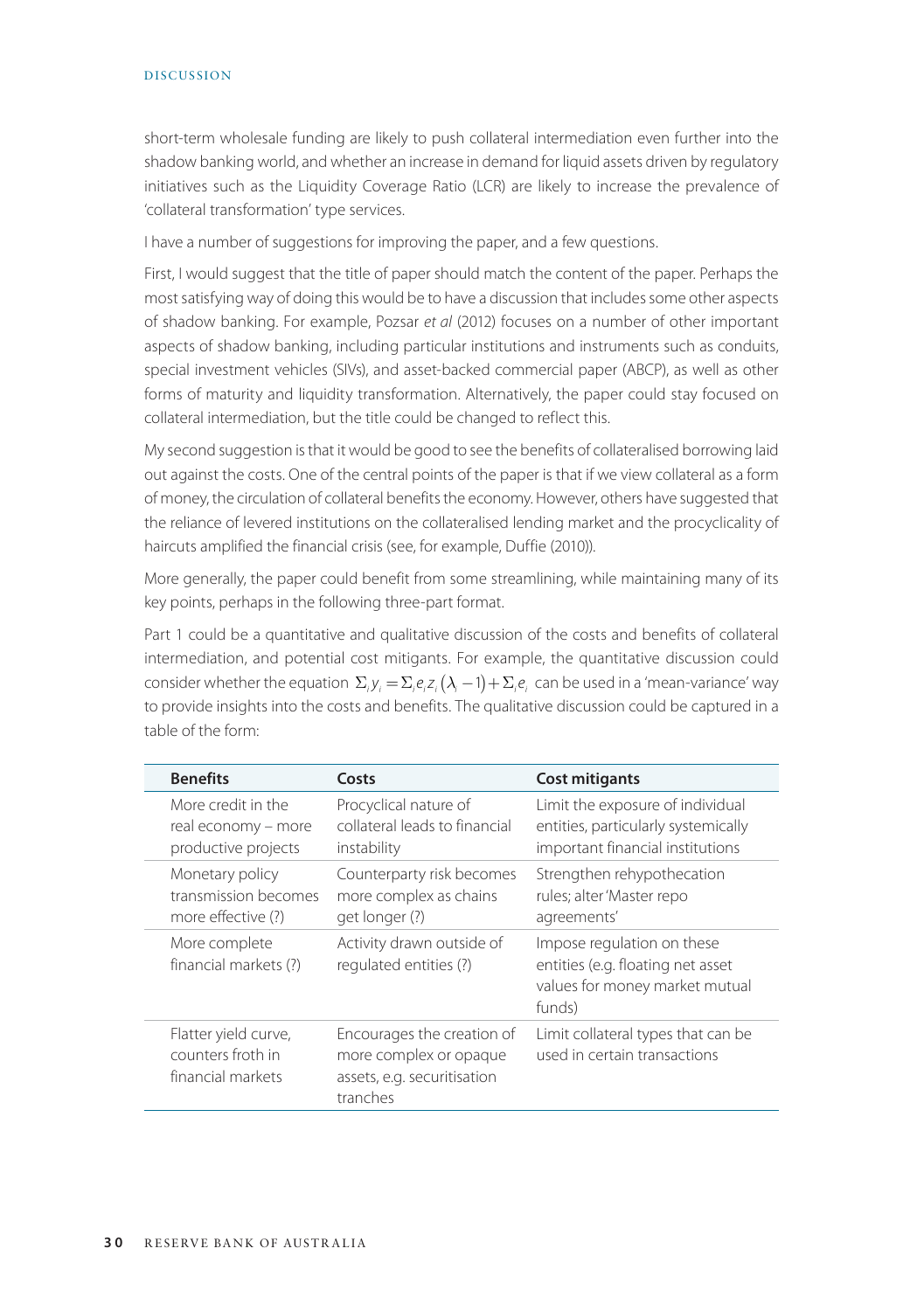It would also be useful for the paper to elaborate on or compare the types of collateral intermediation in these terms. For instance, is tri-party repo less desirable than bilateral repo from a financial stability standpoint, given concentration risks (e.g. clearing banks pulling intraday funding from Lehman Brothers)?

If the benefits from Part 1 are sufficiently large, Part 2 could discuss how the supply of collateral might be increased − either by expanding the volume of collateral assets that are available to private markets or by increasing the 'velocity' or re-use of collateral – in a world where central banks have absorbed large amounts of collateral. Relevant issues include:

- **•** the types of central bank facilities that could be effective (e.g. reverse repos or securities lending)
- the extent to which exchanging good collateral for excess reserves is central to achieve the intended real economy goals of QE. I think this point should be made to balance the argument.

Part 3 could then discuss the implications, and intended and unintended consequences for collateral intermediation, of proposed regulations such as limits on banks' short-term funding. Questions of particular interest include whether under-regulated entities will play a bigger role, and the extent to which collateral transformation/optimisation services will take place. Some empirical evidence on these two questions would be great.

## **References**

**Duffie D (2010),** 'The Failure Mechanics of Dealer Banks', *The Journal of Economic Perspectives*, 24(1), pp 51–72.

Pozsar Z, T Adrian, A Ashcraft and H Boesky (2012), 'Shadow Banking', Federal Reserve Bank of New York Staff Report No 458.

# **2. General Discussion**

Much of the discussion of Manmohan Singh's paper focused on the normative implications of the reduction in collateral in the global financial system from pre-crisis levels. One participant asked about the extent to which the reduction in collateral velocity was a correction from excessive levels, suggesting that the financial crisis had led to the removal of risky, short-term capital from the system. Since such short-term capital could have negative implications for macroeconomic stability, this development could be positive. Other participants noted that there was a trade-off between efficiency and stability in any normative analysis of the reduction in collateral velocity. It was noted that since differing regulatory institutions faced competing objectives, there was an inherent difficulty in ascertaining a jointly optimal velocity of collateral. This led to comments around the importance of choosing which regulators were responsible for identifying excessive velocity, and the range of policy mechanisms that they could use to control this variable. Dr Singh responded to this discussion by commenting that in his view, the shortage of collateral was not only due to a reduction in collateral velocity since the financial crisis from three to two, but also due to a reduction in the size of the collateral base.